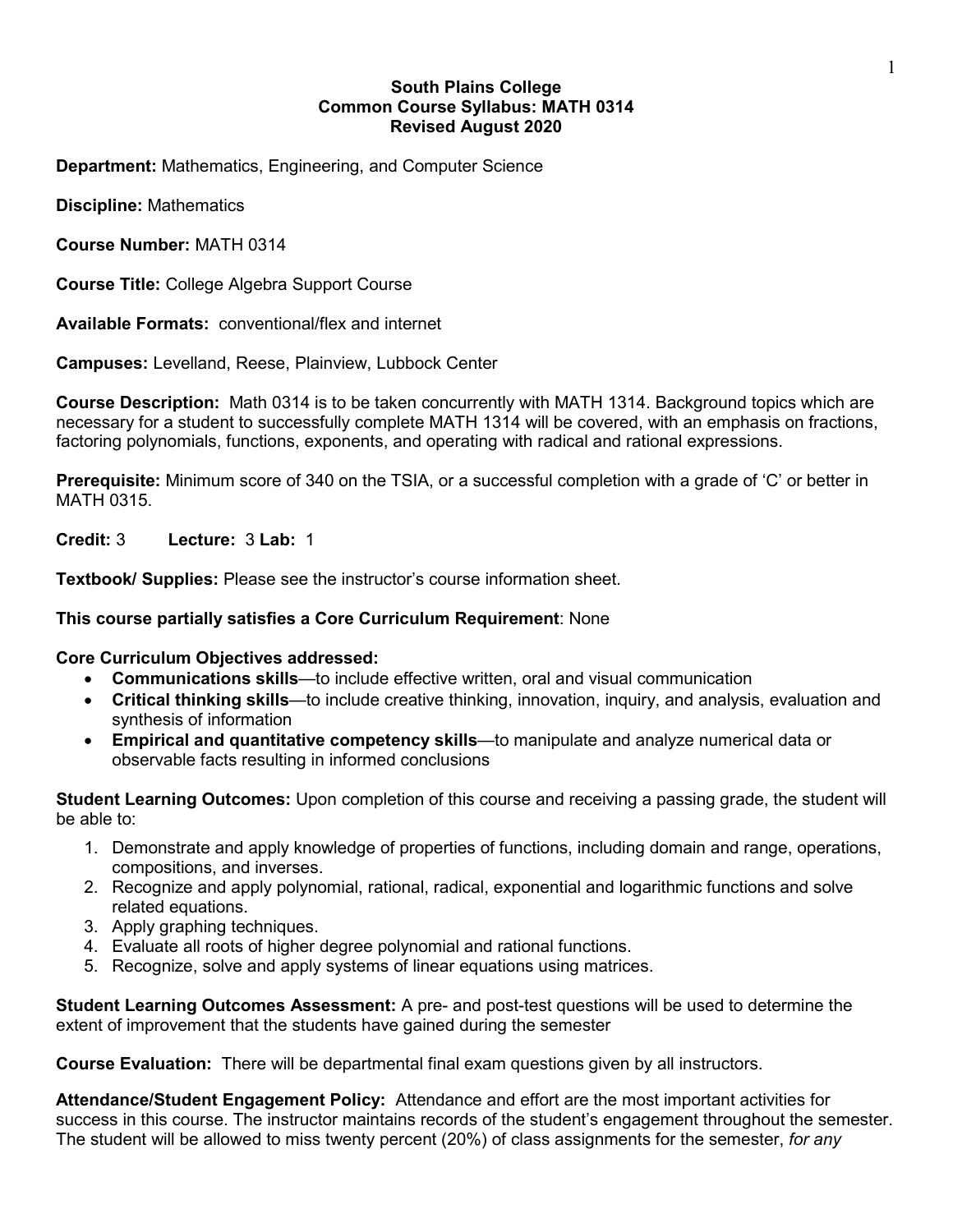*reason*. Should this number be exceeded, the instructor has the right to drop the student with a grade of F or an X, depending on the instructor's discretion.

Plagiarism violations include, but are not limited to, the following:

- 1. Turning in a paper that has been purchased, borrowed, or downloaded from another student, an online term paper site, or a mail order term paper mill;
- 2. Cutting and pasting together information from books, articles, other papers, or online sites without providing proper documentation;
- 3. Using direct quotations (three or more words) from a source without showing them to be direct quotations and citing them; or
- 4. Missing in-text citations.

Cheating violations include, but are not limited to, the following:

- 1. Obtaining an examination by stealing or collusion;
- 2. Discovering the content of an examination before it is given;
- 3. Using an unauthorized source of information (notes, textbook, text messaging, internet, apps) during an examination, quiz, or homework assignment;
- 4. Entering an office or building to obtain an unfair advantage;
- 5. Taking an examination for another;
- 6. Altering grade records;
- 7. Copying another's work during an examination or on a homework assignment;
- 8. Rewriting another student's work in Peer Editing so that the writing is no longer the original student's;
- 9. Taking pictures of a test, test answers, or someone else's paper.

**COVID Syllabus Statement:** It is the policy of South Plains College for the Fall 2020 semester that as a condition of on-campus enrollment, all students are required to engage in safe behaviors to avoid the spread of COVID-19 in the SPC community. Such behaviors specifically include the requirement that all students properly wear CDC-compliant face coverings while in SPC buildings including in classrooms, labs, hallways, and restrooms. Failure to comply with this policy may result in dismissal from the current class session. If the student refuses to leave the classroom or lab after being dismissed, the student may be referred to the Dean of Students on the Levelland campus or the Dean/Director of external centers for Student Code of Conduct Violation.

**Student Code of Conduct Policy**: Any successful learning experience requires mutual respect on the part of the student and the instructor. Neither instructor nor student should be subject to others' behavior that is rude, disruptive, intimidating, aggressive, or demeaning**.** Student conduct that disrupts the learning process or is deemed disrespectful or threatening shall not be tolerated and may lead to disciplinary action and/or removal from class.

**Diversity Statement:** In this class, the teacher will establish and support an environment that values and nurtures individual and group differences and encourages engagement and interaction. Understanding and respecting multiple experiences and perspectives will serve to challenge and stimulate all of us to learn about others, about the larger world and about ourselves. By promoting diversity and intellectual exchange, we will not only mirror society as it is, but also model society as it should and can be.

**Disability Statement:** Students with disabilities, including but not limited to physical, psychiatric, or learning disabilities, who wish to request accommodations in this class should notify the Disability Services Office early in the semester so that the appropriate arrangements may be made. In accordance with federal law, a student requesting accommodations must provide acceptable documentation of his/her disability to the Disability Services Office. For more information, call or visit the Disability Services Office at Levelland (Student Health & Wellness Office) 806-716-2577, Reese Center (Building 8) 806-716-4675, or Plainview Center (Main Office) 806-716-4302 or 806-296-9611.

**Nondiscrimination Policy:** South Plains College does not discriminate on the basis of race, color, national origin, sex, disability or age in its programs and activities. The following person has been designated to handle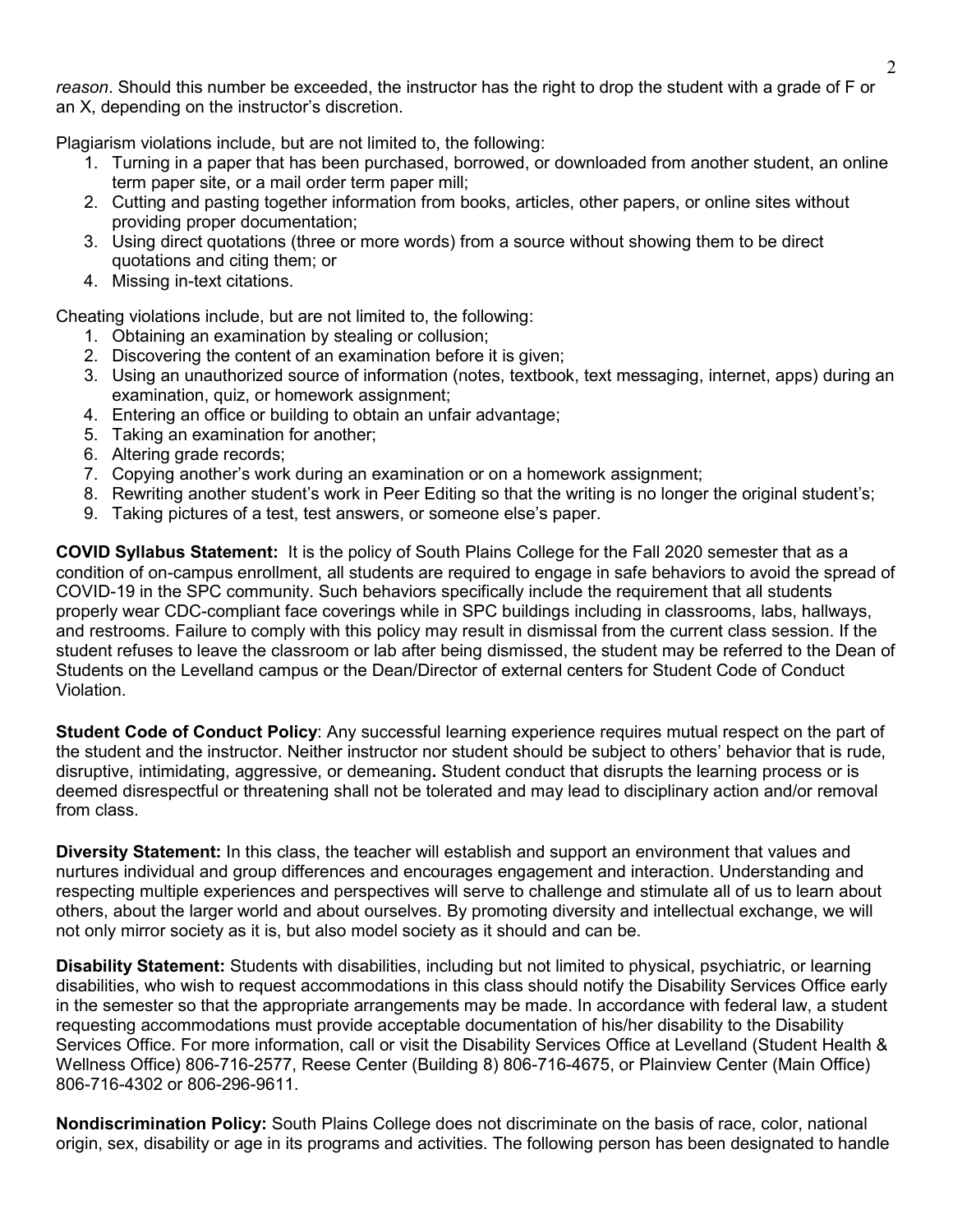inquiries regarding the non-discrimination policies: Vice President for Student Affairs, South Plains College, 1401 College Avenue, Box 5, Levelland, TX 79336. Phone number 806-716-2360.

**Title IX Pregnancy Accommodations Statement:** If you are pregnant, or have given birth within six months, Under Title IX you have a right to reasonable accommodations to help continue your education. To [activate](http://www.southplainscollege.edu/employees/manualshandbooks/facultyhandbook/sec4.php) accommodations you must submit a Title IX pregnancy accommodations request, along with specific medical documentation, to the Director of Health and Wellness. Once approved, notification will be sent to the student and instructors. It is the student's responsibility to work with the instructor to arrange accommodations. Contact the Director of Health and Wellness at 806-716-2362 or [email](http://www.southplainscollege.edu/employees/manualshandbooks/facultyhandbook/sec4.php) [cgilster@southplainscollege.edu](mailto:cgilster@southplainscollege.edu) for assistance.

**Campus Concealed Carry**: Texas Senate Bill - 11 (Government Code 411.2031, et al.) authorizes the carrying of a concealed handgun in South Plains College buildings only by persons who have been issued and are in possession of a Texas License to Carry a Handgun. Qualified law enforcement officers or those who are otherwise authorized to carry a concealed handgun in the State of Texas are also permitted to do so. Pursuant to Penal Code (PC) 46.035 and South Plains College policy, license holders may not carry a concealed handgun in restricted locations. For a list of locations and Frequently Asked Questions, please refer to the Campus Carry page at: <http://www.southplainscollege.edu/campuscarry.php> Pursuant to PC 46.035, the open carrying of handguns is prohibited on all South Plains College campuses. Report violations to the College Police Department at 806-716-2396 or 9-1-1.

**SPC Bookstore Price Match Guarantee Policy:** If you find a lower price on a textbook, the South Plains College bookstore will match that price. The difference will be given to the student on a bookstore gift certificate! The gift certificate can be spent on anything in the store.

If students have already purchased textbooks and then find a better price later, the South Plains College bookstore will price match through the first week of the semester. The student must have a copy of the receipt and the book has to be in stock at the competition at the time of the price match.

The South Plains College bookstore will happily price match BN.com & books on Amazon noted as *ships from and sold by Amazon.com*. Online marketplaces such as *Other Sellers* on Amazon, Amazon's Warehouse Deals, *fulfilled by* Amazon, BN.com Marketplace, and peer-to-peer pricing are not eligible. They will price match the exact textbook, in the same edition and format, including all accompanying materials, like workbooks and CDs.

A textbook is only eligible for price match if it is in stock on a competitor's website at time of the price match request. Additional membership discounts and offers cannot be applied to the student's refund.

Price matching is only available on in-store purchases. Digital books, access codes sold via publisher sites, rentals and special orders are not eligible. Only one price match per title per customer is allowed.

Note: The instructor reserves the right to modify the course syllabus and policies, as well as notify students of any changes, at any point during the semester

> Texas Tech University Attendance Statements

If Texas Tech University campus operations are required to change because of health concerns related to the COVID-19 pandemic, it is possible that this course will move to a fully online delivery format. Should that be necessary, students will need to have access to a webcam and microphone for remote delivery of the class. Additionally, students will need to download and use Proctorio for online test monitoring.

**Policy on absences resulting from illness (see Attachment A.).**

**Requesting accommodations as a result of personal health concerns** (see Attachment B.).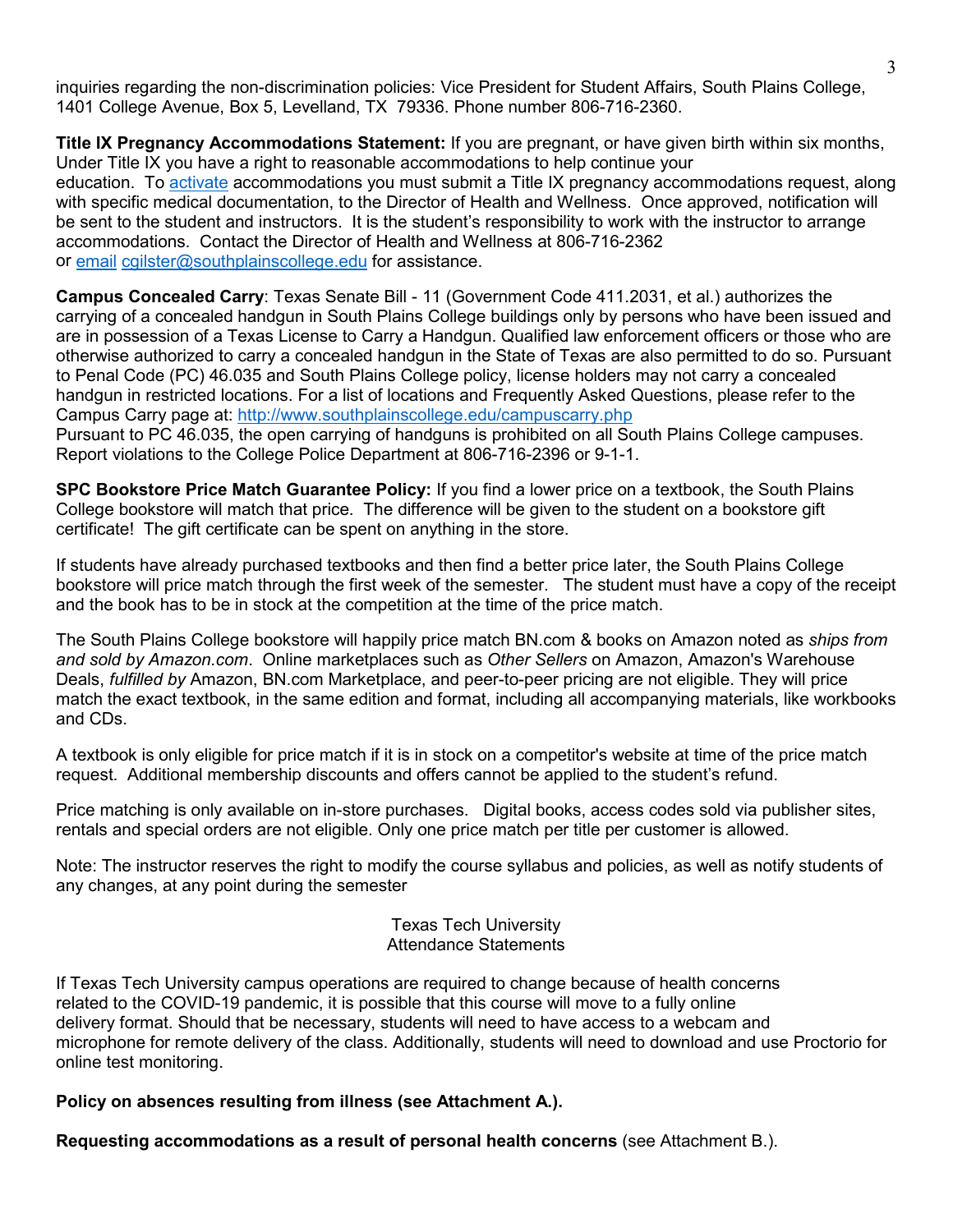### **Attachment A: Illness-Based Absence Policy**

If at any time during this semester you feel ill, in the interest of your own health and safety as well as the health and safety of your instructors and classmates, you are encouraged not to attend face-to-face class meetings or events. Please review the steps outlined below that you should follow to ensure your absence for illness will be excused. These steps also apply to not participating in synchronous online class meetings if you feel too ill to do so and missing specified assignment due dates in asynchronous online classes because of illness. 1. If you are ill and think the symptoms might be COVID-19-related:

a. Call Student Health Services at 806.743.2848 or your health care provider. After hours and on weekends contact TTU COVID-19 Helpline at [TBA].

b. Self-report as soon as possible using the Dean of Students COVID-19 webpage. This website has specific directions about how to upload documentation from a medical provider and what will happen if your illness renders you unable to participate in classes for more than one week.

c. If your illness is determined to be COVID-19-related, all remaining documentation and communication will be handled through the Office of the Dean of Students, including notification of your instructors of the period of time you may be absent from and may return to classes.

d. If your illness is determined not to be COVID-19-related, please follow steps 2.a-d below. 2. If you are ill and can attribute your symptoms to something other than COVID-19:

a. If your illness renders you unable to attend face-to-face classes, participate in synchronous online classes, or miss specified assignment due dates in asynchronous online classes, you are encouraged to visit with either Student Health Services at 806.743.2848 or your health care provider. Note that Student Health Services and your own and other health care providers may arrange virtual visits.

- b. During the health provider visit, request a "return to school" note;
- c. E-mail the instructor a picture of that note;
- d. Return to class by the next class period after the date indicated on your note.

Following the steps outlined above helps to keep your instructors informed about your absences and ensures your absence or missing an assignment due date because of illness will be marked excused. You will still be responsible to complete within a week of returning to class any assignments, quizzes, or exams you miss because of illness.

**Attachment B: Addressing Accommodation Requests from High-Risk Students Returning to Campus** Texas Tech University is taking considerable measures to provide effective social distancing and sanitation protocols as we prepare to return to campus in the Fall. We need to be mindful that, because of underlying health conditions, some students will be at higher risk for COVID-19. Other students, although healthy themselves, might live with someone who has compromising health conditions. Students in one or both of these two categories might request accommodations or alternatives to fulfill course requirements to avoid potential exposure to the virus.

The Office of the Provost authorizes instructors of record (IoRs), in coordination with their department chairs, academic advisors, and academic associate deans, with the flexibility necessary to make instructional accommodations for students to avoid exposure to COVID-19. Accommodations might include, as examples, alternatives to face-to-face group assignments, remote learning such as online instruction or off-site activities, changing to an online section of the same course or to an independent study with the same learning objectives as the original course, or approval of a substitute course that is offered online and can fulfill the same degree requirements of the original course.

Keep in mind the following criteria when considering making an accommodation for a student: (1) whether the requested accommodation would make a substantive alteration of the course material or objectives; (2) whether the accommodation provides an equally effective alternative to the original objectives or activities of the class; and (3) whether the accommodation can be uniformly applied should more than one student request it. If the IoR can satisfactorily address these three requirements for accommodation, and is comfortable providing it, then it is appropriate to do so. If the IOR feels unable to provide accommodation that satisfies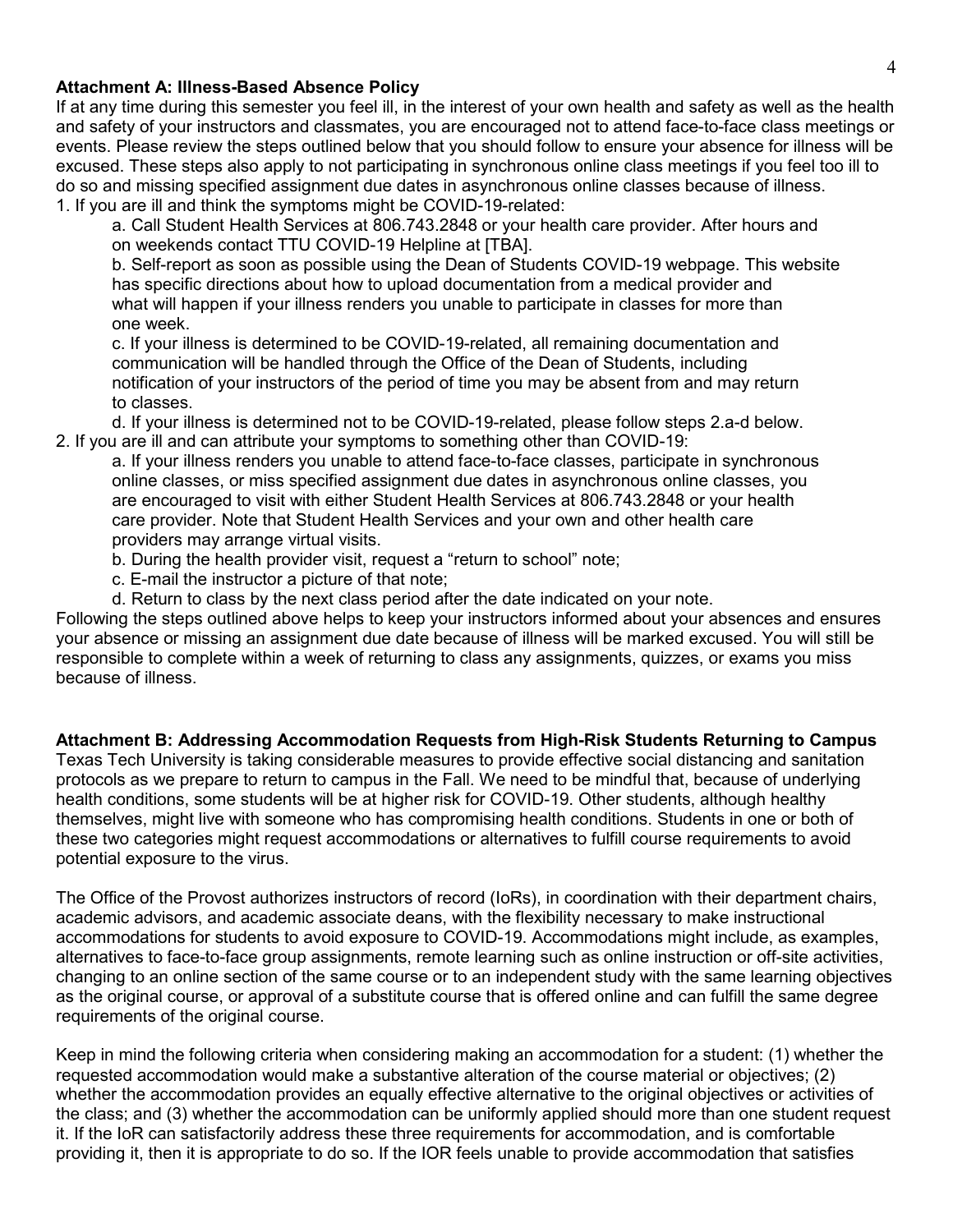these three criteria or is unsure how the requested accommodation can be provided, the IoR is encouraged to contact their academic associate dean's office for guidance. Students should also be advised to follow the steps for reporting illness-related absences outlined on the Dean of Students COVID-19 webpage.

If a high-risk student asks for a substantial alteration to the essential elements of the class, then the IoR, advisor, or associate dean should suggest that the student work with SDS to provide a Letter of Accommodation (LOA).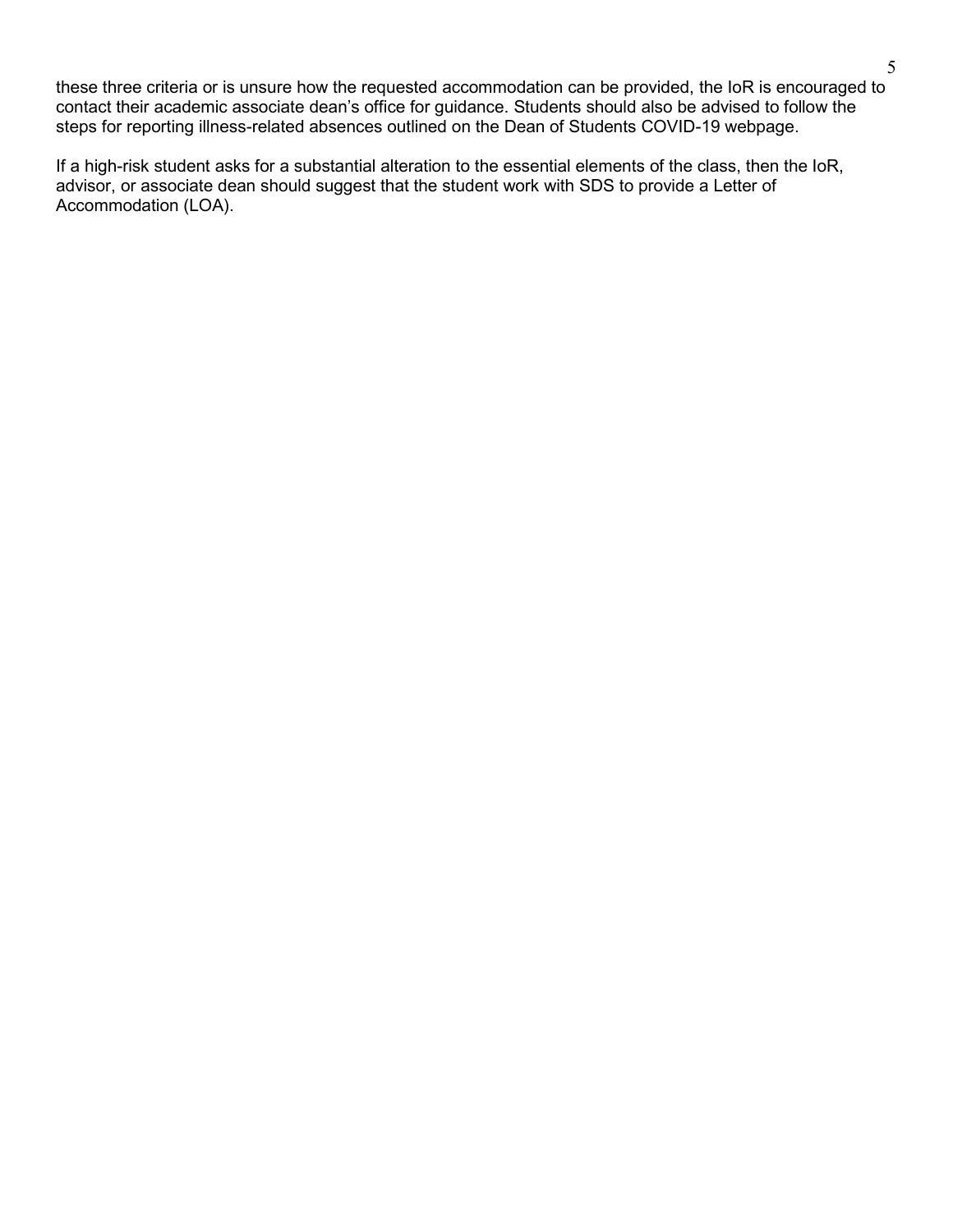# **College Algebra Support Course Math 0314.C252 TH 8:00 – 9:20 Holden 130 Math 0314.C251 TH 9:30 – 10:50 Holden 38 Instructor Information – Fall 2020**

| Email:              | <b>Instructor:</b> Gina Becker, BSE, M Ed<br>gbecker@southplainscollege.edu | Phone:<br>Office: | 806.716.4684<br>Reese 223D |  |                |  |  |
|---------------------|-----------------------------------------------------------------------------|-------------------|----------------------------|--|----------------|--|--|
| <b>Office Hours</b> |                                                                             |                   |                            |  |                |  |  |
| Monday*             | Tuesday*                                                                    | Wednesday*        | Thursday*                  |  | Friday*        |  |  |
| $8:30 - 9:00$       | $7:40 - 8:00$                                                               | $8:30 - 9:00$     | $7:40 - 8:00$              |  | $8:30 - 9:00$  |  |  |
| $9:50 - 11:00$      | $10:50 - 12:00$                                                             | $9:50 - 11:00$    | $10:50 - 12:00$            |  | $9:50 - 11:00$ |  |  |
|                     |                                                                             |                   | *or by appointment         |  |                |  |  |

**Textbook:** A textbook is not required for this course.

**Required Materials:** Computer access, printer, webcam, pencils, paper, straightedge, and graph paper (available to print from Blackboard). A scientific or graphing calculator may be used in this course, with the exception of these calculators: TI-Nspire, TI-89, and TI-92.

**Blackboard:** Blackboard is an online course management system. For technical support, call 806.716.2180 or email [blackboard@southplainscollege.edu](mailto:blackboard@southplainscollege.edu)

**Attendance Policy:** Attendance is monitored through completion of assignments. Eight (8) missing assignments, for any reason, are allotted to each student for the semester. Students exceeding this number of missing assignments may be dropped from the class with a grade of F or an X.

**Course Expectations:** Attend class, be on time (missing part of class counts as ½ of an absence), watch the assigned lectures before class, and be prepared to participate. Turn off and put away all electronic devices when you enter the classroom and keep off for the duration of the class.

**Communication:** Any questions or comments should be sent using Blackboard email. The instructor will do her best to respond to your email within 24 hours of receipt.

### **Assignments and Grading:**

Homework assignments will be assigned on Tuesday and will be due on the following Tuesday at class time. You will scan and upload your completed homework into Gradescope on or before the due date. Each homework assignment is worth 0.5 points.

Quizzes will be given weekly on non-exam weeks and no makeup quizzes will be offered. To receive credit, all work for each problem must be shown. Each quiz is worth 6 points. Missing a quiz will result in 0 points for that quiz. A grade of 80 or higher on a quiz will exempt you from meeting in class on Thursday. You will scan and upload your completed quiz into Gradescope before the deadline.

Final Exam: The final comprehensive exam taken in the Math 1314 course will be worth 15 points.

Your final point value will determine your letter grade for this class and will be determined by the following scale:

| A - 90-100    |            |            |
|---------------|------------|------------|
| B - 80-89     | Homework   | -13        |
| $C - 70 - 79$ | Quizzes    | 72         |
| $D - 60 - 69$ | Final Exam | 15         |
| $F - 0-59$    | Total      | 100 points |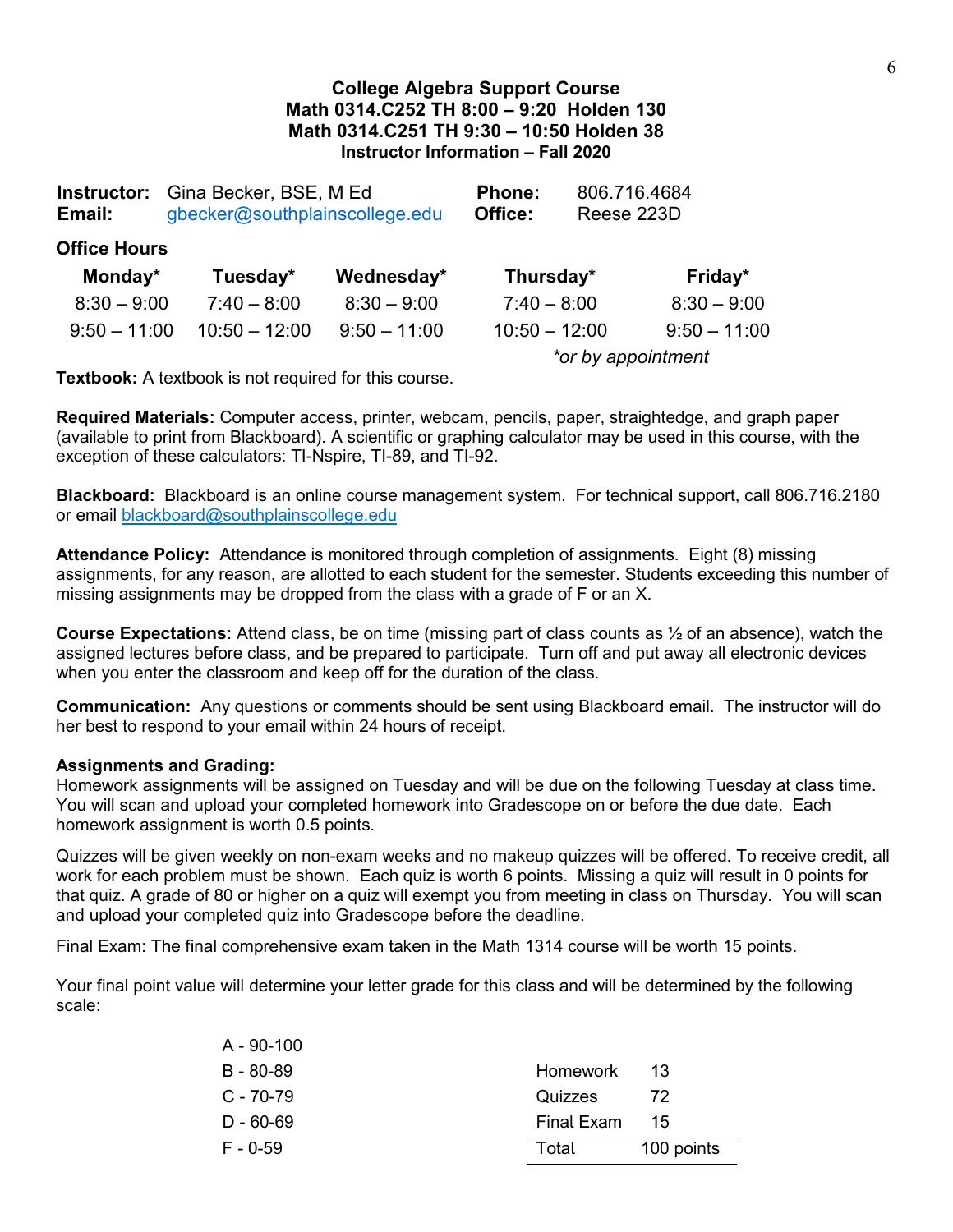**Dismissal from TTAP Program:** If a student is dismissed from the TTAP program, the student may complete the course as an SPC student. Student must meet assignment completion criterion to remain in the class. Exceeding the number of allowed missing assignments may result in the student being dropped from the class with a grade of F or X.

SPC COVID 19 Response[:http://www.southplainscollege.edu/emergency/covid19-faq.php](http://www.southplainscollege.edu/emergency/covid19-faq.php)